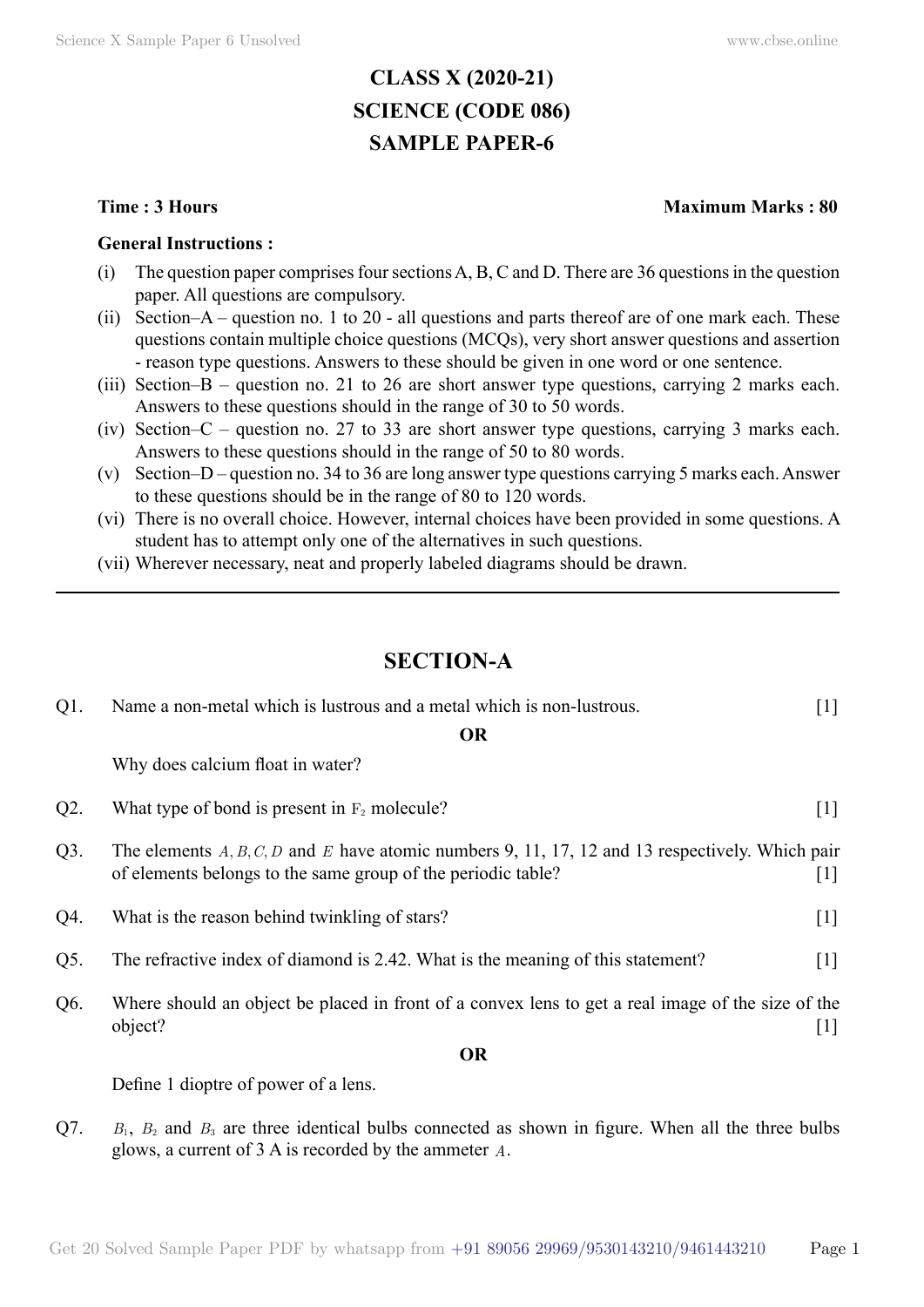

What happens to the glow of the other two bulbs when the bulb  $B_1$  gets fused? [1]

- Q8. An electron does not suffer any deflection while passing through a region of uniform magnetic field. What is the direction of magnetic field? [1]
- Q9. What is meant by saying that the potential difference between the two points is 1 V?

#### **O**

Write SI unit of resistivity.

- Q10. What is the role of the acid in our stomach? [1]
- Q11. Why do the walls of trachea not collapse when there is less air in it? [1]

 **O**

What is the range of normal blood pressure (systolic/diastolic)?

Q12. Name any two man-made ecosystems. [1]

 **O**

Select two non-biodegradable substances from the following wastes generated in a kitchen: Spoiled food, paper bags, milk bags, vegetable peels, tin cans, used tea leaves.

Q13. Name the part of Bryophyllum where the buds are produced for vegetative propagation. [1]

**For question numbers 14, 15 and 16, two statements are given-one labelled Assertion (A) and the other labelled Reason (R). Select the correct answer to these questions from the codes (a), (b), (c) and (d) as given below :**

- (a) Both A and R are true and R is correct explanation of the assertion.
- (b) Both A and R are true but R is not the correct explanation of the assertion.
- (c) A is true but R is false.
- (d) A is false but R is true.
- Q14. **Assertion :** It is necessary to separate oxygenated and deoxygenated blood in mammals and birds. **Reason :** Mammals and birds are warm blooded animals and they depend on environment for their body temperature regulation. [1]
- Q15. **Assertion :** Zinc fails to evolve hydrogen gas on reacting with dil. nitric acid. **Reason :** Dil. HNO<sub>3</sub> is an oxidising agent and zinc gives NO when reacts with it. [1]

#### $\Omega$

**Assertion :** Sodium and potassium are stored in kerosene oil. **Reason :** Sodium and potassium belongs to group IA, so they are alkali metals.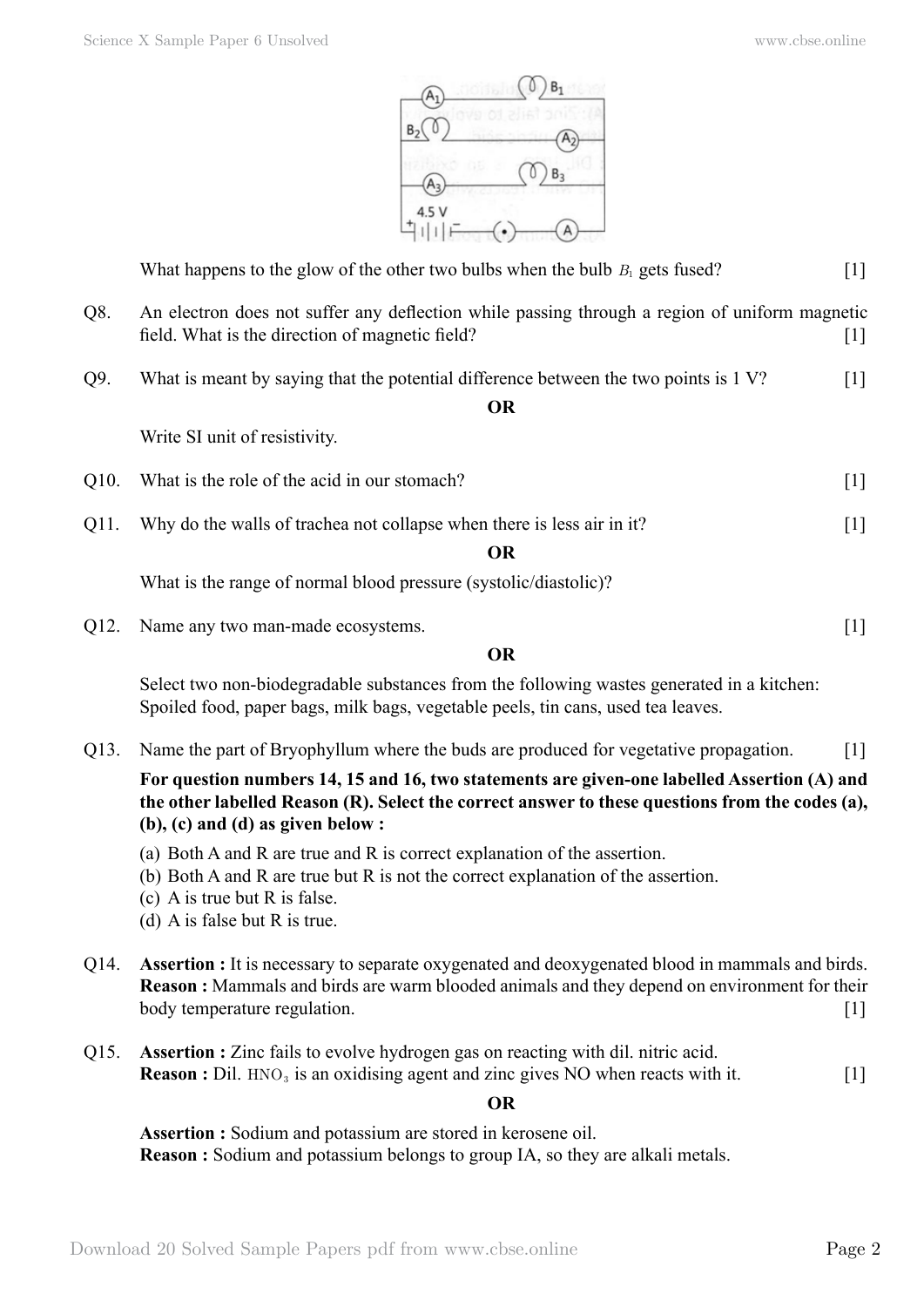Q16. **Assertion :** Biological magnification is the process in which harmful chemicals enter a food chain and get accumulated progressively at each trophic level.

**Reason :** Biological magnification affect organisms belonging to different trophic levels particularly the tertiary consumers. [1]

#### Q17. **Read the following and answer any four question 17.1 to 17.5.**  $1 \times 4$

Naren was participating in a marathon. He was running at position two, right from the beginning. Just when he was nearing the finishing line, he started running even faster so as to stand first. And when he was about to win the marathon, he got a severe muscle cramp in his leg. This cramp prevented Naren from running any further and shattered his dream of winning the marathon.

- **17.1** The process which provides most of the energy to Naren for running the marathon is:
	- (a) anaerobic Respiration (b) aerobic Respiration
	- (c) breathing (d) fermentation
- **17.2** The process which provides a little extra energy to Naren for running very fast towards the end of race is:
	- (a) anaerobic respiration (b) aerobic respiration
	- (c) breathing (d) fermentation

**17.3** The substance which gets accumulated in the leg muscles of Naren that causes muscle cramp

- is: (a) pyruvate (b) ethanol
- (c) carbon dioxide (d) lactic acid

**17.4** Which of the following is correct for the process of anaerobic respiration?

|    | Carbon dioxide always produced | A lot of energy is released |
|----|--------------------------------|-----------------------------|
| a  | Yes                            | No                          |
|    | No                             | Yes                         |
| C) | No                             | Nο                          |
|    | Yes                            | Yes                         |

**17.5** Based on the data represented in the graph below, among A, B and C the products of respiration in *C* is likely to be:



(a) Alcohol +  $CO<sub>2</sub>$  + 38 ATP (b) Lactic Acid +  $CO<sub>2</sub>$  + 2 ATP

(c) Alcohol +  $CO_2 + 2$  ATP (d)  $CO_2 + H_2O + 38$  ATP

#### Q18. **Read the following and answer any four question 18.1 to 18.5.**  $1 \times 4$

Chemistry is one of the most sophisticated branches of science, would not have been the same if Russian scientist Dmitri Ivanovich Mendeleev had not come up with the periodic table on March 6, 1869. Untill 1863, the world was aware of only 56 known elements. The rate of scientific progress was such that every year, a new element was being discovered. It was during this time that Mendeleev came up with the idea of the periodic table. He published the periodic table in his book- "The Relation between the Properties and Atomic Weights of the Elements". He had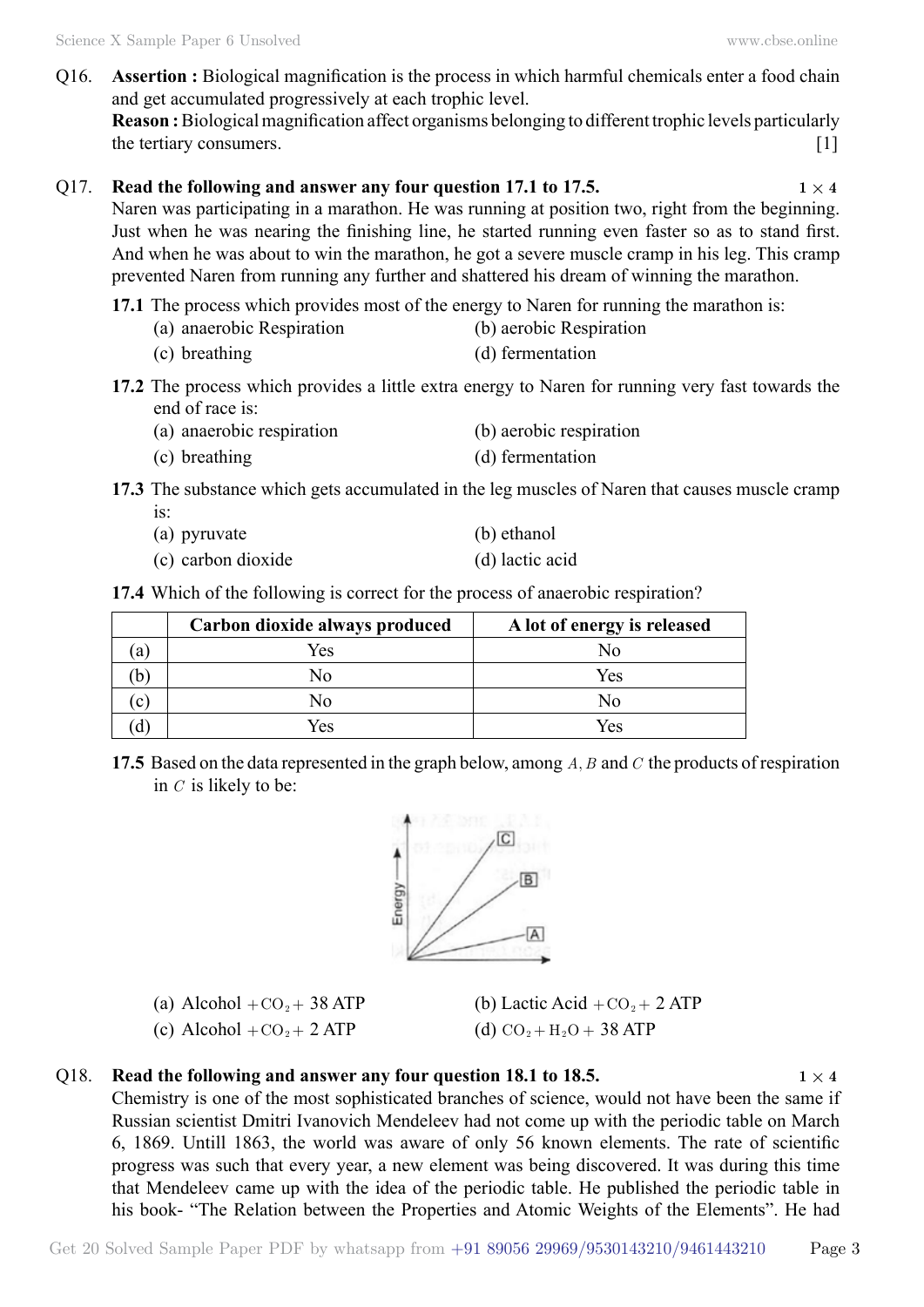found a definitive pattern following which each element could be placed according to their atomic weight. He noticed that elements that are similar in their similar chemical properties either had the atomic weight or had a regular increase. He also predicted the properties of the missing (yet to be discovered) elements and gave them Sanskrit names.

**18.1** Which of the following statement about the Mendeleev's periodic table is correct?

- (a) It has 8 vertical columns known as groups.
- (b) It has 18 horizontal rows known as periods.
- (c) It has 7 horizontal rows known as groups.
- (d) It has 18 vertical columns known as periods.
- **18.2** According to Mendeleev's periodic law, the elements were arranged in the periodic table in the order of:
	- (a) decreasing atomic numbers (b) increasing atomic numbers
	- (c) decreasing atomic masses (d) increasing atomic masses
- **18.3** In Mendeleev's periodic table, gaps were left for the elements to be discovered later on. An element which found a vacant place in the periodic table later on is:
	- (a) Se (b) Ge
	- (c) Si (d) Be

18.4 Gallium was named by Mendeleev as:

- (a) Eka-aluminium (b) Eka-silicon
- (c) Eka-germanium (d) Eka-zinc

**18.5** Which of the following statement is correct in regard to Mendeleev's periodic table?

- I. Position of isotopes could not be explained.
- II. It is true for elements upto calcium only.
- III. It could accommodate noble gases when they were disovered.
- IV. It assigned correct position to hydrogen.

| (a) I and II only   | (b) I and III only |
|---------------------|--------------------|
| $(c)$ I, II and III | $(d)$ IV only      |

#### Q19. **Read the following and answer any four question 19.1 to 19.5.**  $1 \times 4$

The triangular glass prism is a transparent object made of glass having two triangular ends and three rectangular sides. The opposite faces of a triangular glass prism are not parallel to one another. When a ray of light passes through a prism, it bends towards the base of prism as shown in figure below. But when white light consisting of seven colours falls on a glass prism, each colour in it is refracted by a different angle, with the result that seven colours are spread out to form a spectrum. The red colour is deviated the least and the violet colour is deviated the maximum.

#### **19.1** Angle of deviation in a prism is the angle between:

- (a) incident and reflected ray (b) reflected and emergent ray
- (c) incident and emergent ray (d) incident and refracted ray
- **19.2** Which of the following phenomena of light are involved in the formation of a rainbow?
	- (a) Reflection, refraction and dispersion
	- (b) Refraction, dispersion and total internal reflection
	- (c) Refraction, dispersion and internal reflection
	- (d) Dispersion, scattering and total internal reflection
- **19.3** Which of the following coloured light has the least speed in glass prism?

| (a) violet | (b) yellow |
|------------|------------|
|            |            |

(c) red (d) green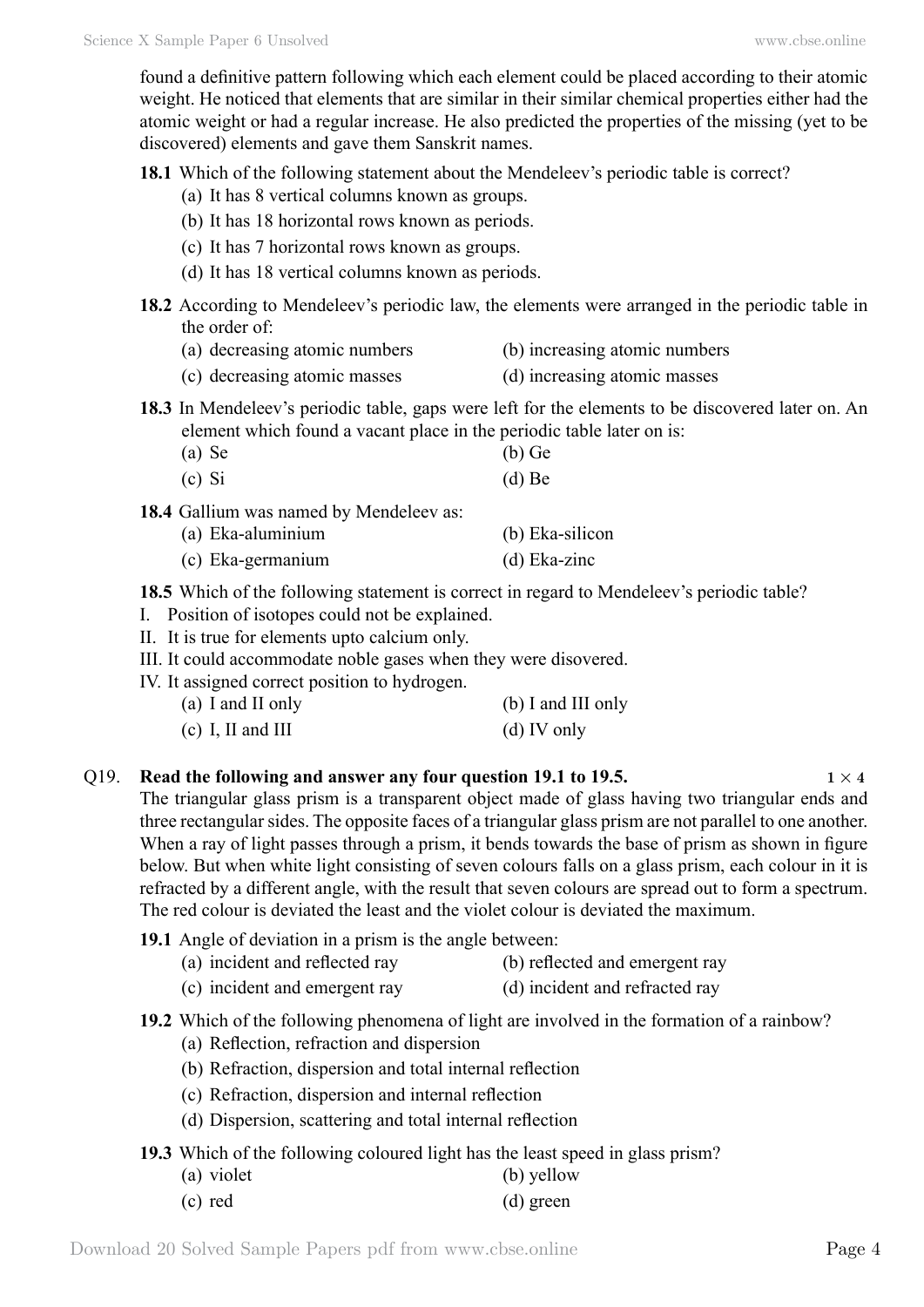**19.4** The colour of light which undergoes least bending on passing through the glass prism is:

(a) green (b) violet

- (c) red (d) blue
- **19.5** Based on the different orientations of a prism *ABC* given below, in which of the following cases, after dispersion, the third colour from the top corresponds to the colour of the sky?



### Q20. **Read the following and answer any four question 20.1 to 20.5.**  $1 \times 4$

The solenoid is a long coil containing a large number of dose turns of insulated copper wire. When an electric current is passed through the solenoid, it produces a magnetic field around it. The magnetic field produced by a current-carrying solenoid is similar to the magnetic field produced by a bar magnet. The magnetic field lines inside the solenoid are in the form a parallel straight lines. This indicates that the strength of magnetic field is the same at all the points inside the solenoid. One end of the current-carrying solenoid acts like a north-pole (N-pole) and the other end as a south pole (S-pole). So, if a current-carrying solenoid is suspended freely, it will come to rest pointing in the north and south directions (just like a freely suspended bar magnet).

The strength of magnetic field produced by a current carrying solenoid depends on:

The number of turns in the solenoid. Larger the number of turns in the solenoid, greater will be the magnetism produced.

The strength of current in the solenoid. Larger the current passed through solenoid, stronger will be the magnetic field produced.

The nature of "core material" used in making solenoid. The use of soft iron rod as core in a solenoid produces the strongest magnetism.

**20.1** The strength of magnetic field due to a solenoid depends on the:

- (a) number of turns in the solenoid (b) strength of current in the solenoid
- (c) nature of core material (d) all of the above
- **20.2** For a current in a long straight solenoid N and S-poles are created at the two ends. Among the following statements, the incorrect statements is:
	- (a) The field lines inside the solenoid are in the form of straight lines which indicates that the magnetic field is the same at all points inside the solenoid
	- (b) The strong magnetic field produced inside the solenoid can be used to magnetise a piece of magnetic material like soft iron, when placed inside the coil
	- (c) The pattern of the magnetic field associated with the solenoid is different from the pattern of the magnetic field around a bar magnet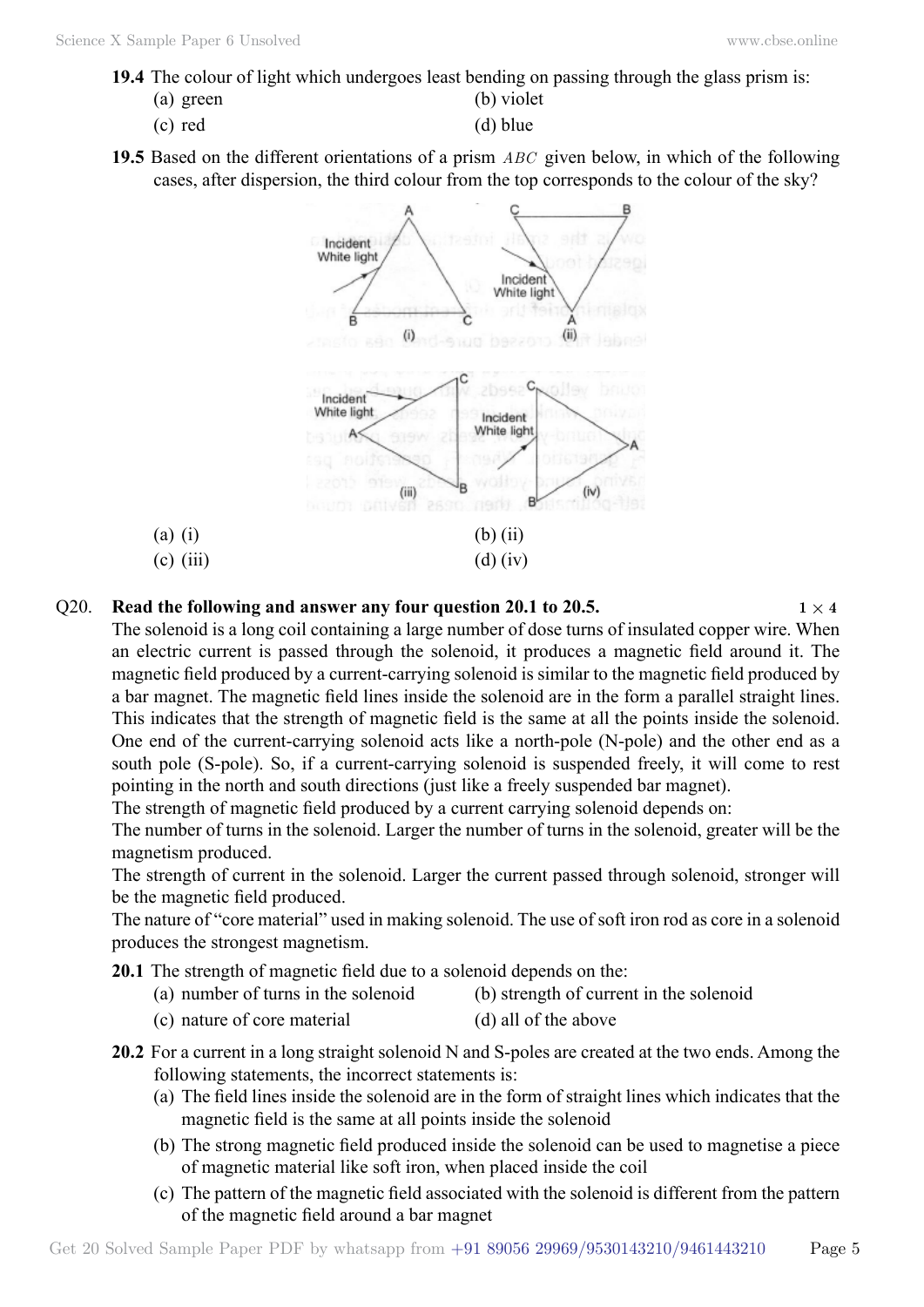- (d) The N-and S-poles exchange position when the direction of current through the solenoid is reversed
- **20.3** If the direction of current in the coil at one end of an electromagnet is clockwise. This end of the electromagnet will be:

| (a) west pole  | (b) north pole |
|----------------|----------------|
| (c) south pole | (d) east pole  |

**20.4** A soft iron bar is inserted inside a current-carrying solenod. The magnetic field inside the solenoid:

| (a) will decrease | (b) will become zero |
|-------------------|----------------------|
|                   |                      |

(c) will remain the same (d) will increase

**20.5** The magnetic field lines in the middle of the current-carrying solenoid are:

- (a) parallel to the axis of the tube
- (b) perpendicular to the axis of the tube
- (c) spirals
- (d) circles

# **SECTION-B**

Q21. How is the small intestine designed to absorb digested food? [2]

#### **O**

Explain in brief the different modes of nutrition.

- Q22. Mendel first crossed pure-bred pea plants having round yellow seeds with pure-bred pea plants having wrinkled green seeds and found that only round-yellow seeds were produced in the *F*<sup>1</sup> generation. When *F*1 generation pea plants having round-yellow seeds were cross-bred by selfpollination, then peas having round yellow seeds, round green seeds, wrinkled-yellow seeds and wrinkled-green seeds were produced. Mendel collected a total of 2224 seeds. What will be the number of (i) round yellow seeds and (ii) wrinkled-green seeds? [2]
- Q23. Complete the following table : [2]

|                                     | <b>Plaster of Paris</b> | <b>Bleaching Powder</b> |
|-------------------------------------|-------------------------|-------------------------|
| Chemical equation for its formation | $(i)$                   | .                       |
| Use                                 | (iii)                   | (iv)                    |

### **O**

Which among the following changes are exothermic or endothermic in nature?

- (i) Decomposition of ferrous sulphate.
- (ii) Dilution of sulphuric acid.
- (iii)Dissolution of sodium hydroxide in water.
- (iv)Dissolution of ammonium chloride in water.
- Q24. What happens when nitric acid is added to egg shell? [2]
- Q25. A narrow beam *PQ* of white light is passing through a glass prism *ABC* as shown in the diagram. Trace it on your answer sheet and show the path of the emergent beam as observed on the screen *DE*. Write the name and cause of the phenomenon observed. [2]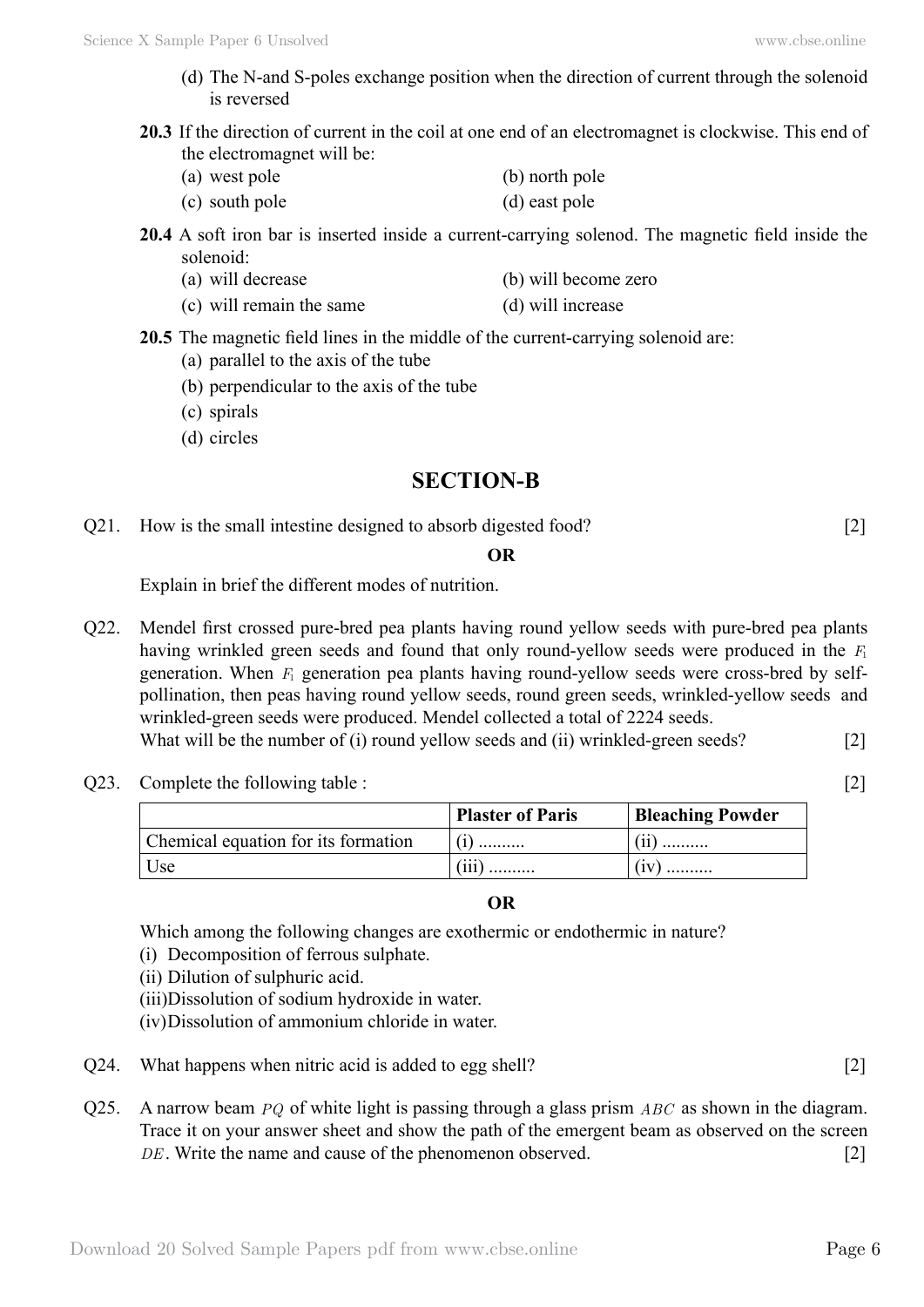

Q26. Consider the circuit shown in the diagram. Find the current in  $3 \Omega$  resistor. [2]



## **SECTION-C**

- Q27. Explain the following methods of contraception giving one example of each:
	- (i) Barrier method.
	- (ii) Hormonal imbalance method.
	- (iii)Surgical method. [3]

#### **O**

What is placenta? Describe its structure. State its functions in case of pregnant human female.

- Q28. Calculate the amount of energy available to lion in the following food chain if plants have 20,000 J of energy available from the sun. [3] Plants  $\longrightarrow$  Deer  $\longrightarrow$  Lion
- Q29. Explain the mechanism of breathing in humans. [3]
- Q30. Write one equation each for decomposition reactions where energy is supplied in the form of heat, light or electricity. [3]
- Q31. For making cake, baking powder is taken. If at home your mother uses baking soda instead of baking powder in cake:
	- (i) How will it affect the taste of the cake and why?
	- (ii) How can baking soda be converted into baking powder?
	- (iii)What is the role of tartaric acid added to baking soda? [3]
- Q32. Give reason for the following: [3]
	- (i) Element carbon forms compounds mainly by covalent bonding.
	- (ii) Diamond has a high melting point.
	- (iii)Graphite is a good conductor of electricity.
- Q33. When and where do we see a rainbow? How is a rainbow formed? Draw a labelled diagram to illustrate the formation of a rainbow. [3]

Get 20 Solved Sample Paper PDF by whatsapp from  $+91\,89056\,29969/9530143210/9461443210$  Page 7